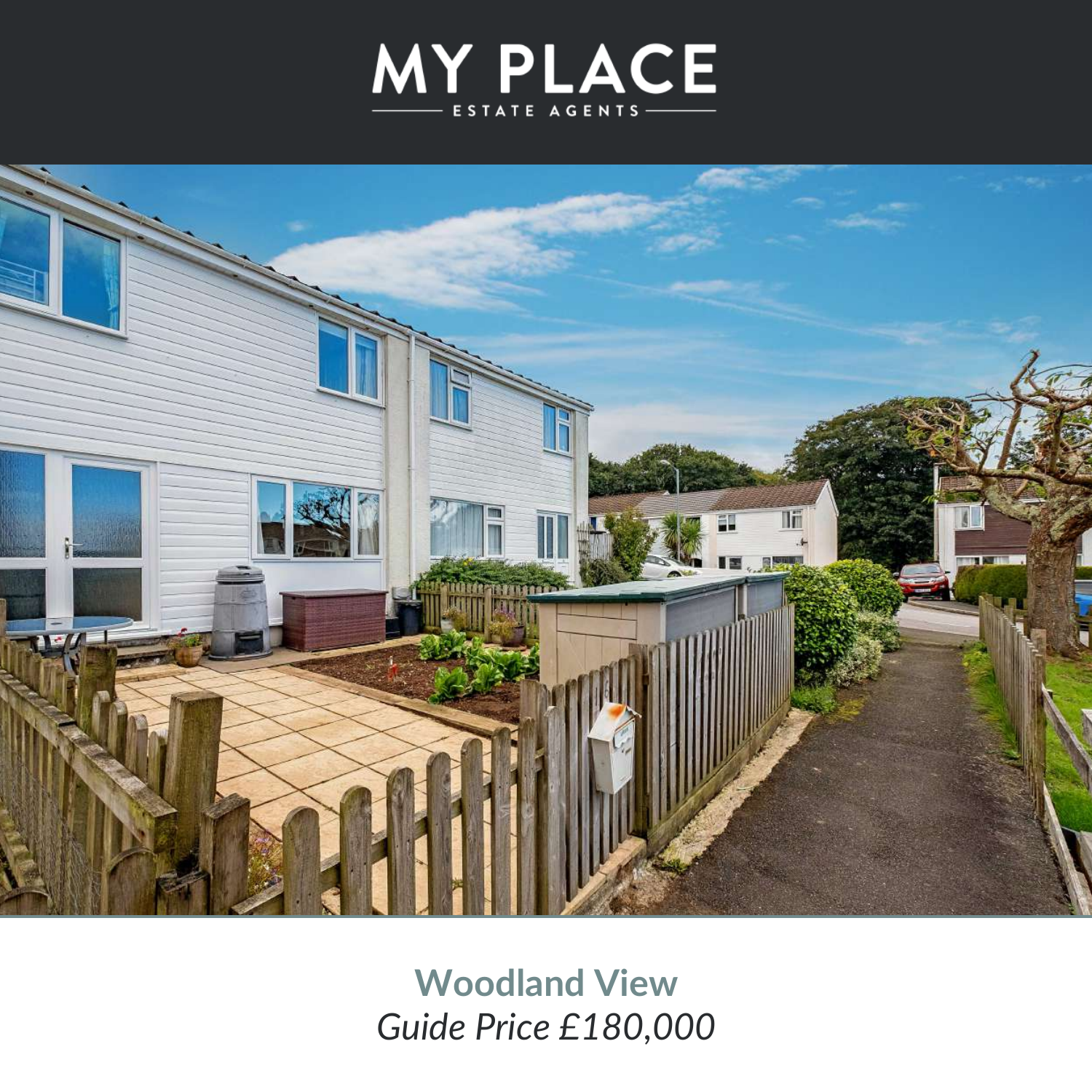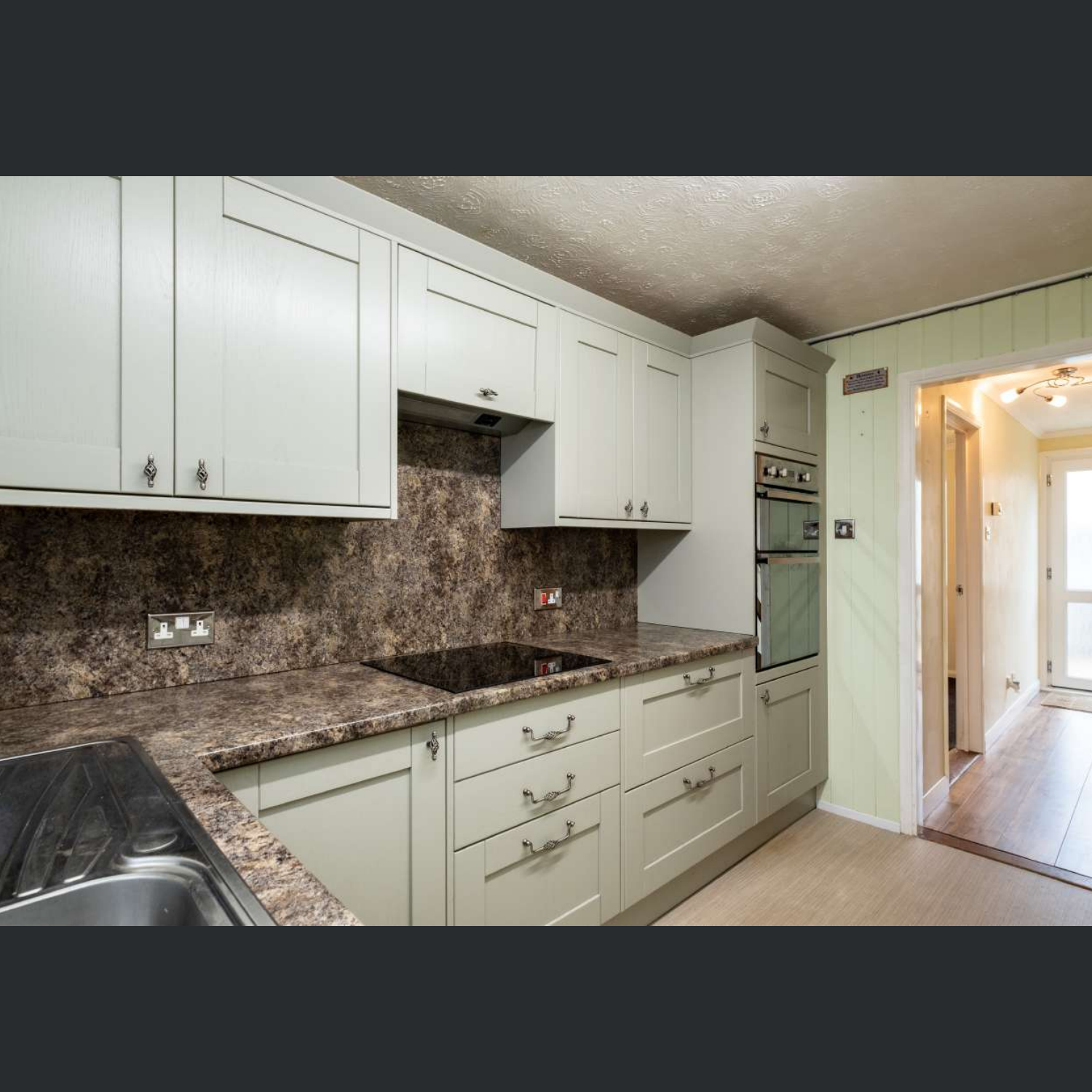## **WOODLAND VIEW**

## **Feast Your Eyes on This Tasty Three Bedder!**

Nicely set back and tucked away from the roadside is this well presented mid‐terraced property offering generous and well laid out living accommodation throughout, with paved levelled gardens to both the front and rear to offer a low maintenance lifestyle and benefitting from communal street parking bays and a garage en‐bloc. Offered to the market with vacant posession the property is ready to move into now and perfectly suited to a family, professional couple or investor.

Well maintained by the current vendors the property benefits from various home improvements including a modern refitted kitchen and shower room, upgraded PVCu cladding to the exterior, PVCu glazing, newly fitted thermostatic heating controls throughout, new pipework and a new roof.

Approached via a pathway leading to the paved front garden, with an attractive low picket fence frontage accessible via gated accessed where a path runs through the front garden leading to the front door.

## **FEATURES**

- Mid‐Terraced House
- Three Bedrooms
- Living/Dining Room
- Modern Fitted Kitchen & Utility Room No Chain
- Modern Shower Room
- Low Maintenance Front & Rear Gardens
- Communal Parking & Garage En‐Bloc
- Upgraded PVCu Exterior Cladding
- 
- $\bullet$  FPC F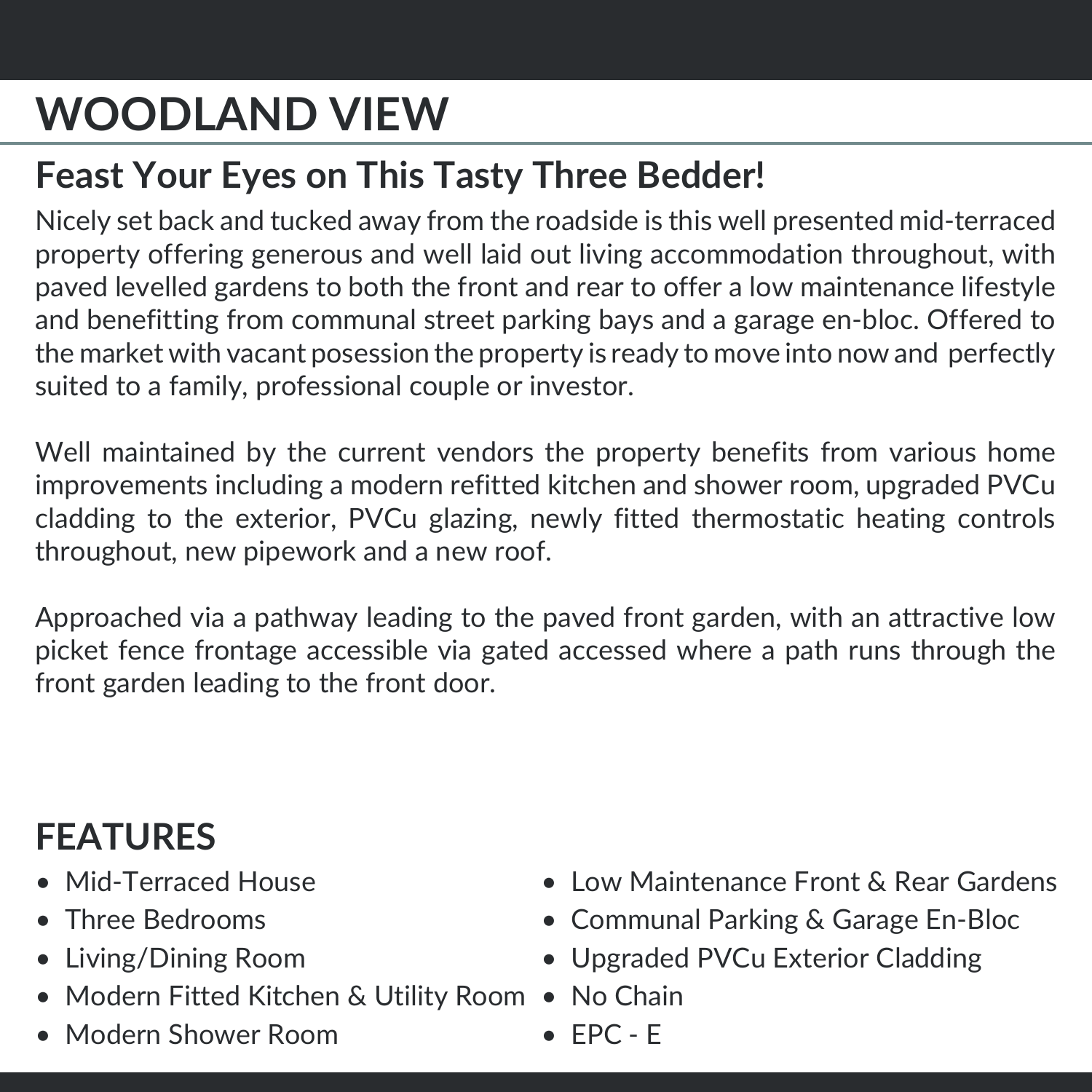**Step inside:** the frosted glazed front door with a full height frosted pane to the side that opens into a well‐lit and spacious entrance hall with space for furniture and where a wooden laminated floor lies underfoot making this a welcoming space for visitors. A wooden open plan staircase positioned on the left leads to the first-floor accommodation, with handy under stairs storage beneath with internal doors leading into both the living/dining room and kitchen.

To the right, a door leads into a dual aspect open plan living/dining room allowing plenty of natural light throughout and a fireplace featuring an electric fire and wooden mantel is the focal point of the room where friends and family can come together. Here there is space for a cosy sitting area where you can enjoy a pleasant outlook of the front garden and views of rolling countryside in the distance from the window to the front aspect. To the far end of the room is the perfect place to position the dining table whilst still leaving space for other pieces of furniture. A set of glazed patio doors providing plenty of natural light to flood this space allows access into the rear garden.

Straight ahead, the newly refitted kitchen of a contemporary design and high quality features a range of base and wall units in a cool grey finish displayed to each of the surrounding walls, providing plenty of storage space including pull out storage systems to corner cupboards and deep drawers for pots and pans. Immediately to the left is an under stairs cupboard, an ideal home to house the hoover and other household items. For cooking facilities, there is an integral Hotpoint oven and grill to the right, nicely positioned at eye level height, with an electric hob set within the complimentary worktop to the left and an integral cooker hood above. To the rear of the kitchen a glazed window allows light in and provides views into the utility room and garden beyond. A single stainless steel sink/drainer unit with fountain tap over sits neatly beneath inset to the complimentary worktop with matching splashback to the walling between the cupboards. A glazed door to the far left provides access into the utility room, where you can place all of your appliances, so they are completely out of sight. Here there is space and plumbing for a washing machine and a fridge freezer too and it's the ideal place to peg coats and kick off boots. Glazed windows provide light and views of the rear garden finished with ceramic floor tiles for an easy clean. From here, a glazed door opens into the rear garden.

Returning to the entrance hall, ascend the open plan staircase to the first-floor accommodation, where you'll find the three bedrooms and a family shower room. A door opens to an airing cupboard which houses the immersion tank and is the perfect place for storing laundry and there is also access into the loft from here.

Two of the bedrooms can be located at the front and both feature glazed windows looking onto the garden, one of which is a double in size and boasts a row of quadruple fitted wardrobes with sliding doors to one wall so you won't need much furniture although there is space for further pieces if necessary. The other is a good sized single bedroom.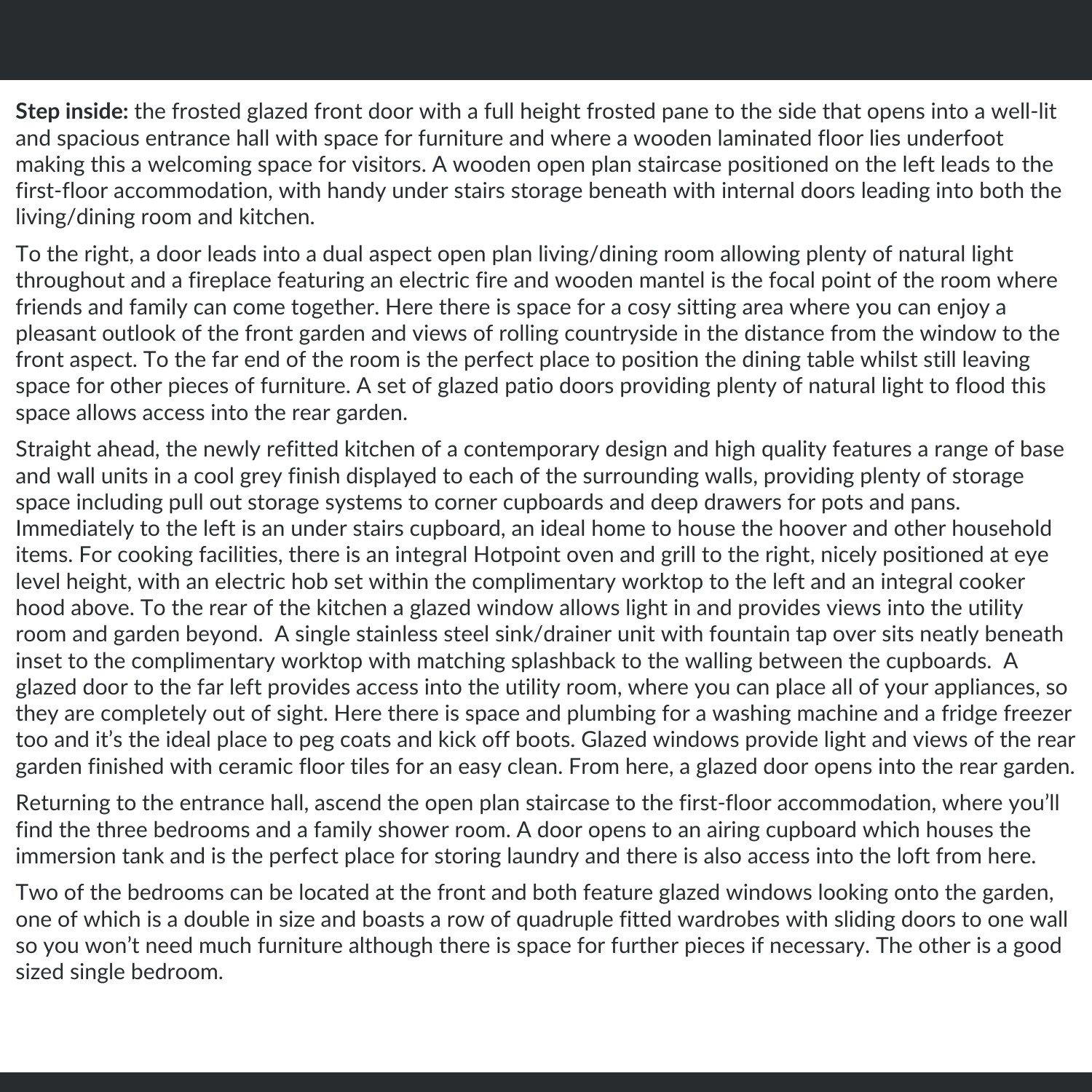Immediately to the left and facing the rear aspect is the refitted and stylish contemporary shower room. A fresh white suite comprising of a circular hand wash basin inset into a vanity unit with monobloc tap over, so there's useful storage for toiletries, complete with a close coupled WC to one side of the room. To the other side sits a shower cubicle, double in size, with glass screen. Fully tiled walls in soft neutral tones with a striking border tile design adds warmth and creates a luxury feel and there is a chrome heated towel radiator, ceramic tiling to the floor and a frosted glazed window to the rear aspect to nicely finish things off.

Next door to the shower room is a further bedroom, also double in size and featuring very useful and similar fitted quadruple wardrobes to one wall as the other bedroom. A glazed window overlooks the rear garden.

**Step outside**: from the utility room, into the paved rear garden also in a lower maintenance design, where you can place your garden furniture and sit whilst enjoying the fresh air of the outdoors. The garden offers a sunny aspect and a high degree of privacy with mature trees and shrubs running parallel to the fencing along the side and at the rear, beyond the fully enclosed timber fenced boundary to either side. To the far left are a few steps that lead up to the pavement level where there is a gated access that takes you to the garage. From here, take a left turn towards the row of block of garages nearby and locate the last garage on the left belonging to this property. The garage Is accessible via a metal up and over door.

From the front door, step into the front low maintenance paved garden where a vegetable patch features and is the ideal outdoor space to place pot plants and a low‐level storage shed.

**My Place think:** this is a lovely home that has been well maintained and ready to move into, so will tick a lot of boxes. With a garage to park your car, or provide useful storage space, and enclosed paved gardens means that you can sit back and enjoy a minimal‐fuss comfortable lifestyle. We think it would make a perfect first‐time buyer's home as well as an ideal opportunity if you're looking to invest! So come and take a peek to avoid missing out! What do *you* think?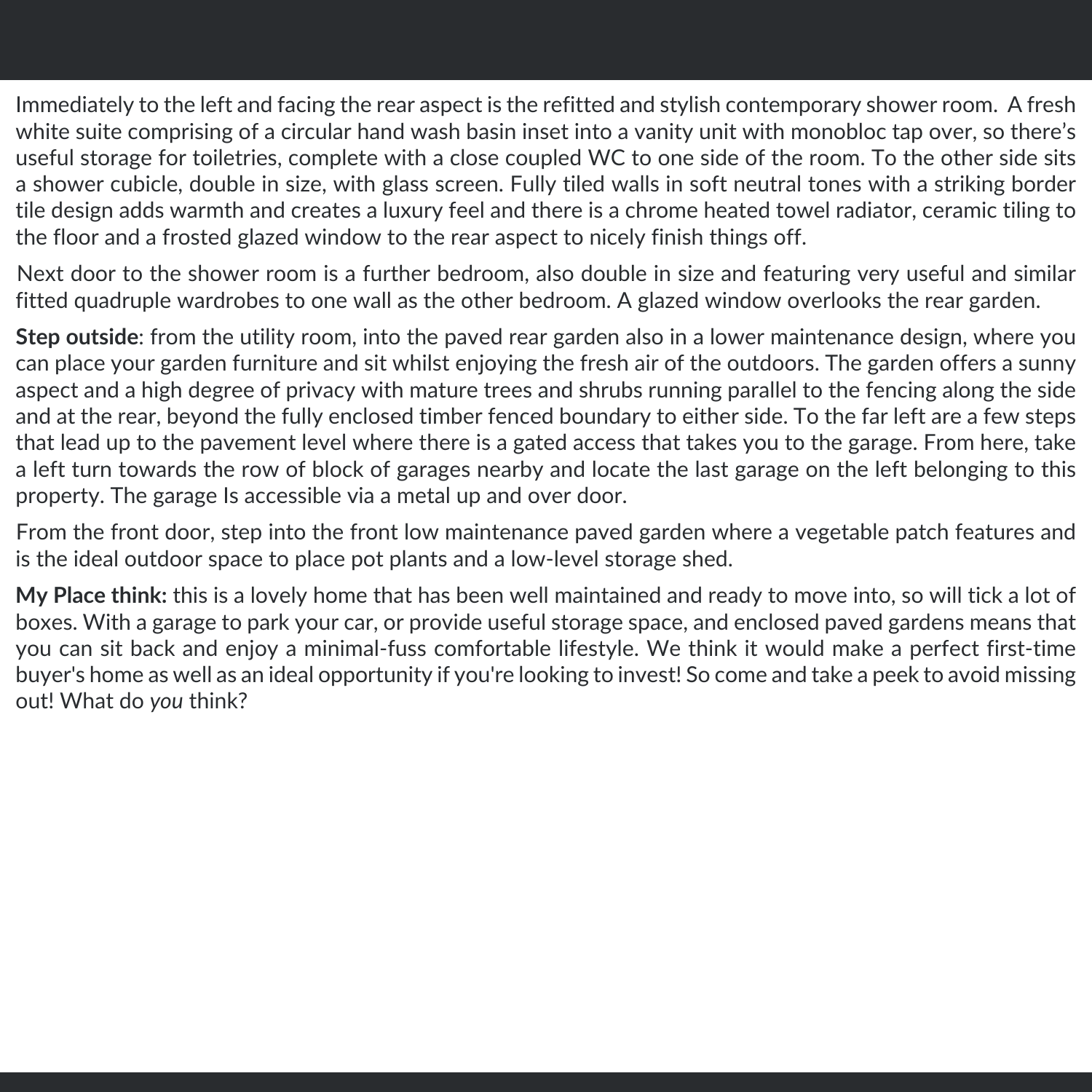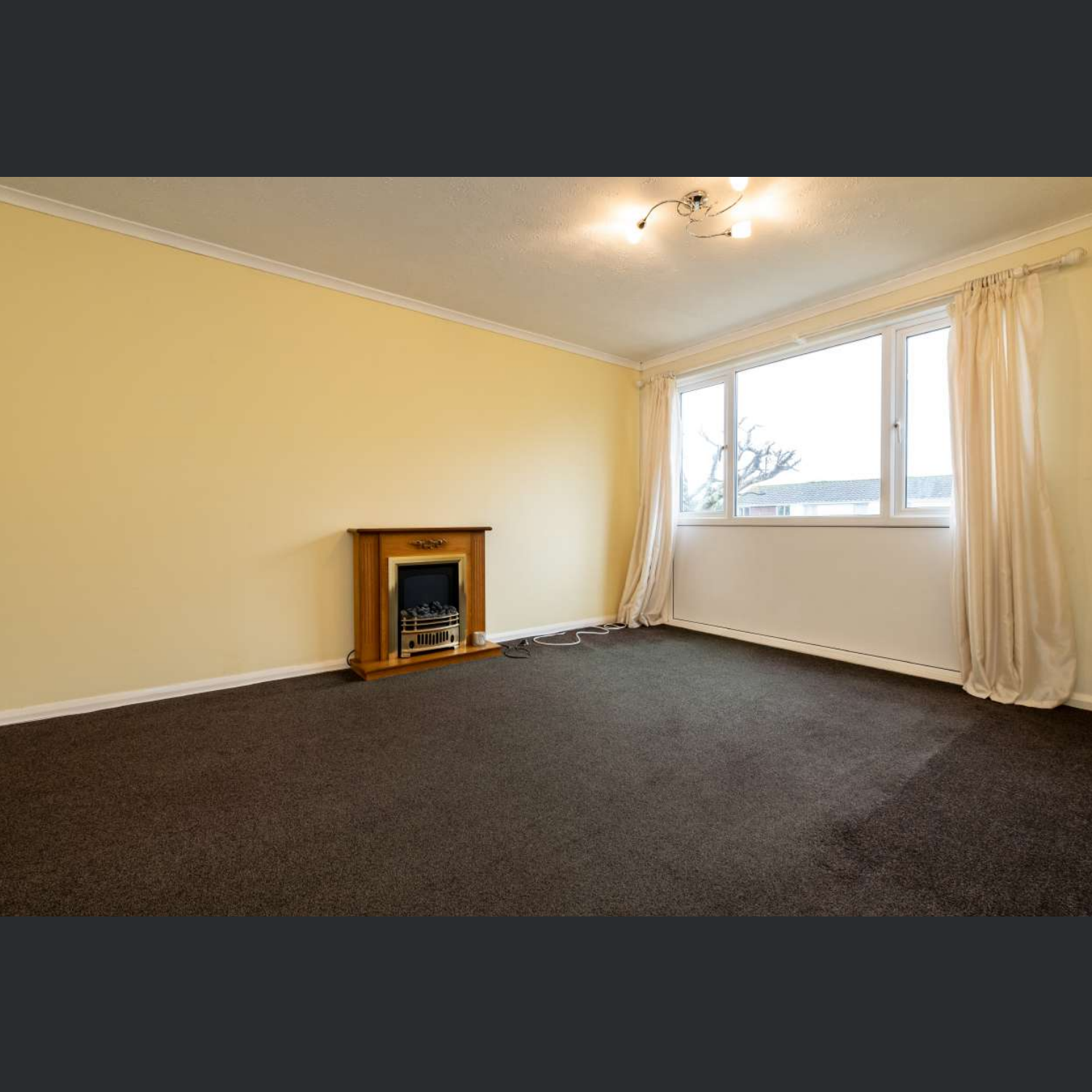